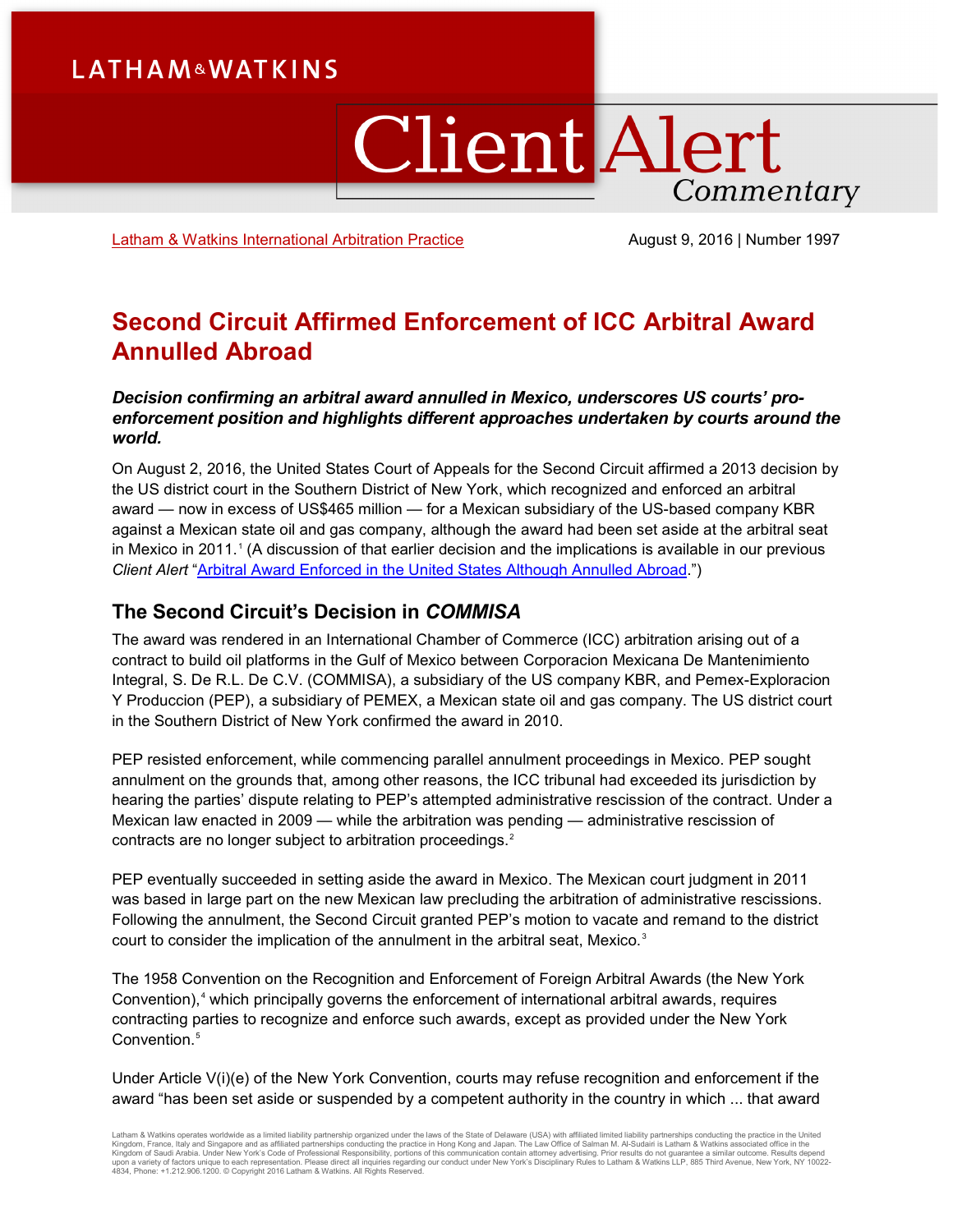was made." In *COMMISA*, the parties invoked the 1975 Inter-American Convention on International Commercial Arbitration (the Panama Convention),<sup>[6](#page-6-5)</sup> a regional version of the New York Convention, which contains the identical exception to enforcement as Article  $V(i)(e)$  of the New York Convention.<sup>[7](#page-6-6)</sup>

On remand, the Southern District declined to defer to the Mexican annulment and again confirmed the award, finding that the annulment "violated basic notions of justice," where a retroactive application of the Mexican law rendered administrative rescissions non-arbitrable and left COMMISA without any forum to litigate its contractual claims.<sup>[8](#page-6-7)</sup>

Concluding that the district court properly exercised its discretion in confirming the award, the Second Circuit held that giving effect to the nullification in Mexico "would run counter to United States public policy" and would "be repugnant to fundamental notions of what is decent and just in this country."[9](#page-6-8) The Second Circuit observed the "truly unusual procedural history of this case," which calls for reconciliation of "two settled principles that militate in favor of opposite results: a district court's discretion to confirm an arbitral award, and the comity owed to a foreign court's ruling on the validity of an arbitral award rendered in that country."<sup>[10](#page-6-9)</sup>

In an analysis of Article V of the Panama Convention, the Second Circuit held that a district court may exercise discretion to enforce an arbitral award annulled at the arbitral seat, consistent with the Convention's "pro-enforcement aim."[11](#page-6-10) However, the exercise of such discretion "is constrained by the prudential concern of international comity" and is appropriate only to "vindicate fundamental notions of what is decent and just in the United States."<sup>[12](#page-6-11)</sup>

In this case, the Second Circuit found that the "high hurdle" was surmounted by "four powerful considerations:"

- PEP's waiver of sovereign immunity by agreeing to the arbitral forum entitles COMMISA to the protection of its contractual expectations, "one of the core aims of contract law"
- Mexico's retroactive legislation deprives COMMISA of its contractual rights and is repugnant to "elementary considerations of fairness" as well as U.S. law
- The absence of any forum for COMMISA to litigate its contractual claim magnifies the injustice
- The rescission of contract and subsequent frustration of relief by PEP, an instrumentality of the Mexican government, amounts to unconstitutional government expropriation without compensation<sup>13</sup>

Accordingly, although a court should "act with trepidation and reluctance" in enforcing an arbitral award that was annulled by courts at the arbitral seat, in the rare circumstances of this case, the Second Circuit found that the district court properly exercised its discretion to confirm the award.<sup>[14](#page-6-13)</sup> The nullification of the award by the Mexican court "offends basic standards of justice in the United States," such that deference to the Mexican decision "would undermine public confidence in laws and diminish rights of personal liberty and property."<sup>[15](#page-6-14)</sup>

In addition, the Second Circuit dismissed two threshold objections PEP raised on appeal, concluding that the court has personal jurisdiction over PEP, and the venue properly lies in the Southern District of New York.<sup>[16](#page-6-15)</sup>

Finally, the Second Circuit held that the district court did not exceed its "confirmation authority" in including in its judgment US\$106 million in performance bonds, which was not referenced in the damages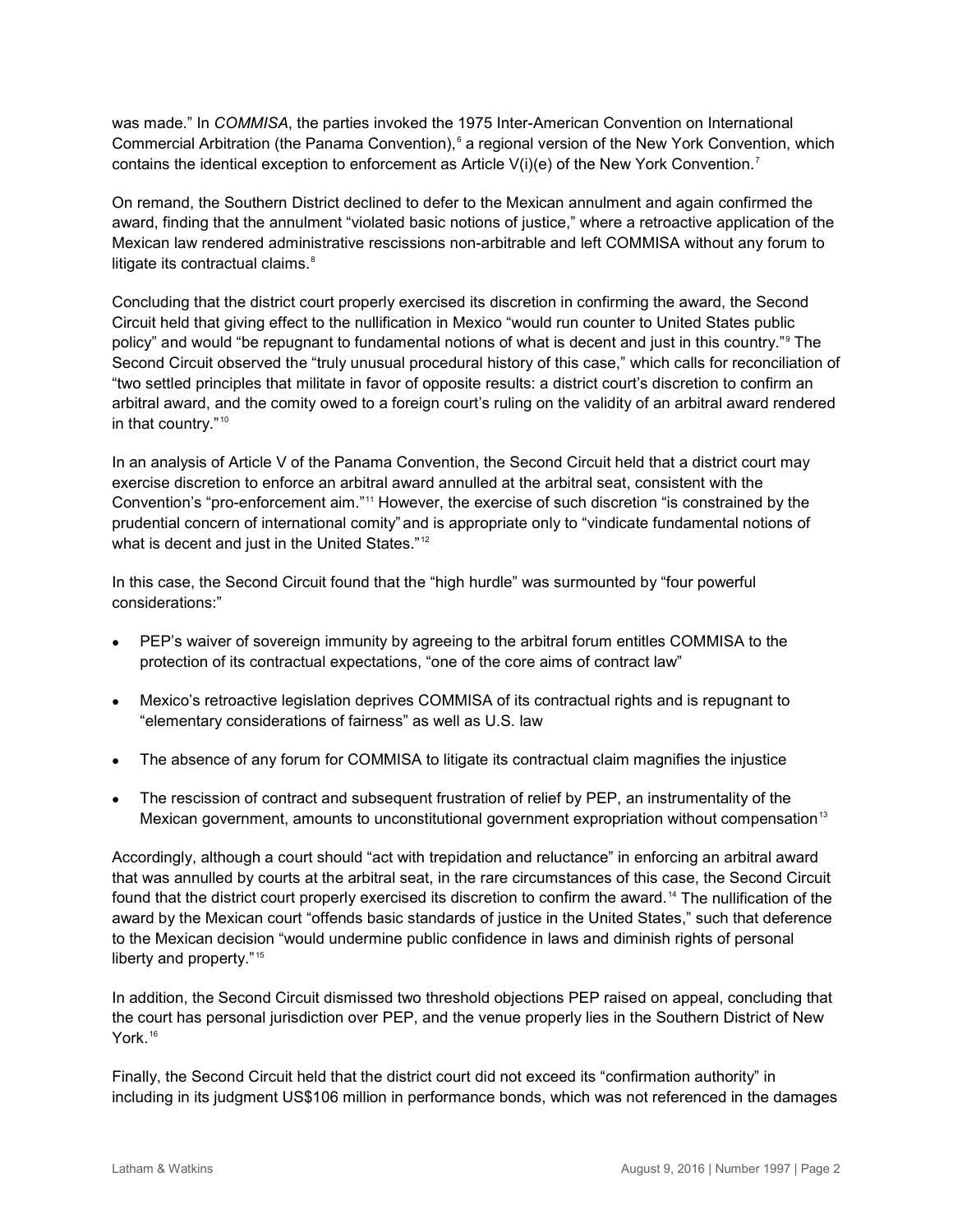section of the arbitral award.<sup>[17](#page-6-16)</sup> COMMISA has posted the performance bonds pursuant to the contract and PEP collected them after the Mexican court had annulled the arbitral award.<sup>[18](#page-6-17)</sup> The Second Circuit reasoned that the performance bonds were "part of the final arbitration award," as the ICC tribunal had issued a preliminary order enjoining PEP from collecting on the performance bonds and PEP had no subsequent right to collection.<sup>[19](#page-6-18)</sup>

As a result of the decision, COMMISA now finds itself with an award which is no longer valid in Mexico, but is valid and enforceable in New York. Thus, as a practical matter, while COMMISA cannot enforce the award in Mexico, it can collect against assets that PEP holds in New York. Whether COMMISA can enforce the award in other jurisdictions depends on the approach those jurisdictions may take in enforcing foreign arbitral awards that have been set aside at the seat of arbitration, as discussed in more detail below.

# **Enforcement of Arbitral Awards That Have Been Set Aside at the Seat of Arbitration**

The Second Circuit's affirmation of the district court decision in *COMMISA* join an ever-growing body of jurisprudence from courts around the world grappling with the issue of whether a national court of a signatory state to the New York Convention should recognize and enforce a foreign arbitral award that has been set aside at the seat of arbitration. Nevertheless, currently only a handful of jurisdictions have developed clear case law indicating the approach their courts would take when facing this issue.<sup>[20](#page-6-19)</sup>

### **Jurisdictions Likely to Enforce Awards That Have Been Set Aside**

**United States:** The *COMMISA* decision affirms recent US court rulings under which the exercise of discretion to enforce arbitral awards annulled at the arbitral seat is limited to achieve "fundamental notions of what is decent and just" in the United States. In an earlier case *Chromalloy Aeroservices v. Arab Republic of Egypt*, which the 2013 district court opinion discussed, the US Court of Appeals for the D.C. Circuit enforced an arbitral award that had been set aside at the seat of arbitration, finding that launching an appeal against the award in Egypt violated the final and binding nature of the award and that failing to recognize the award would violate US pro-arbitration public policy.<sup>[21](#page-6-20)</sup> However, subsequent US court decisions have deviated from the broad ruling in *Chromalloy*, and refused to confirm awards that had been annulled at the seat of arbitration.<sup>[22](#page-6-21)</sup>

Nevertheless, this later case law left open the possibility that a US court would decline to recognize a foreign court's annulment for public policy reasons. In *TermoRio S.A. E.S.P. v. Electranta S.P.*, the US Court of Appeals for the DC Circuit framed the relevant inquiry as whether the foreign court's annulment of the award "violated basic notions of justice." [23](#page-6-22) Consistent the *TermoRio* standard, the Second Circuit found that *COMMISA* implicated issues of fundamental fairness and thus upheld the district court's exercise of discretion to confirm the award. [24](#page-6-23) Thus, while *COMMISA* revived the *Chromalloy* principle permitting a US court to recognize an award that has been set aside at the seat of arbitration, *COMMISA* also affirmed the *TermoRio* approach of only affording courts the narrow discretion to do so if deferring to the foreign court's judgment would be fundamentally unfair.

**France:** With the *COMMISA* decision, the US affirms its position alongside France as a prominent and traditionally arbitration-friendly jurisdiction, inclined to enforce arbitration awards that have been set aside at the seat of arbitration. However, unlike the US courts, which require a showing of a fundamental unfairness to confirm an annulled award, the French courts tend to follow a bright-line rule, by which arbitral awards are recognized and enforced regardless of the annulment, without inquiring into the fairness of the foreign court's annulment proceedings.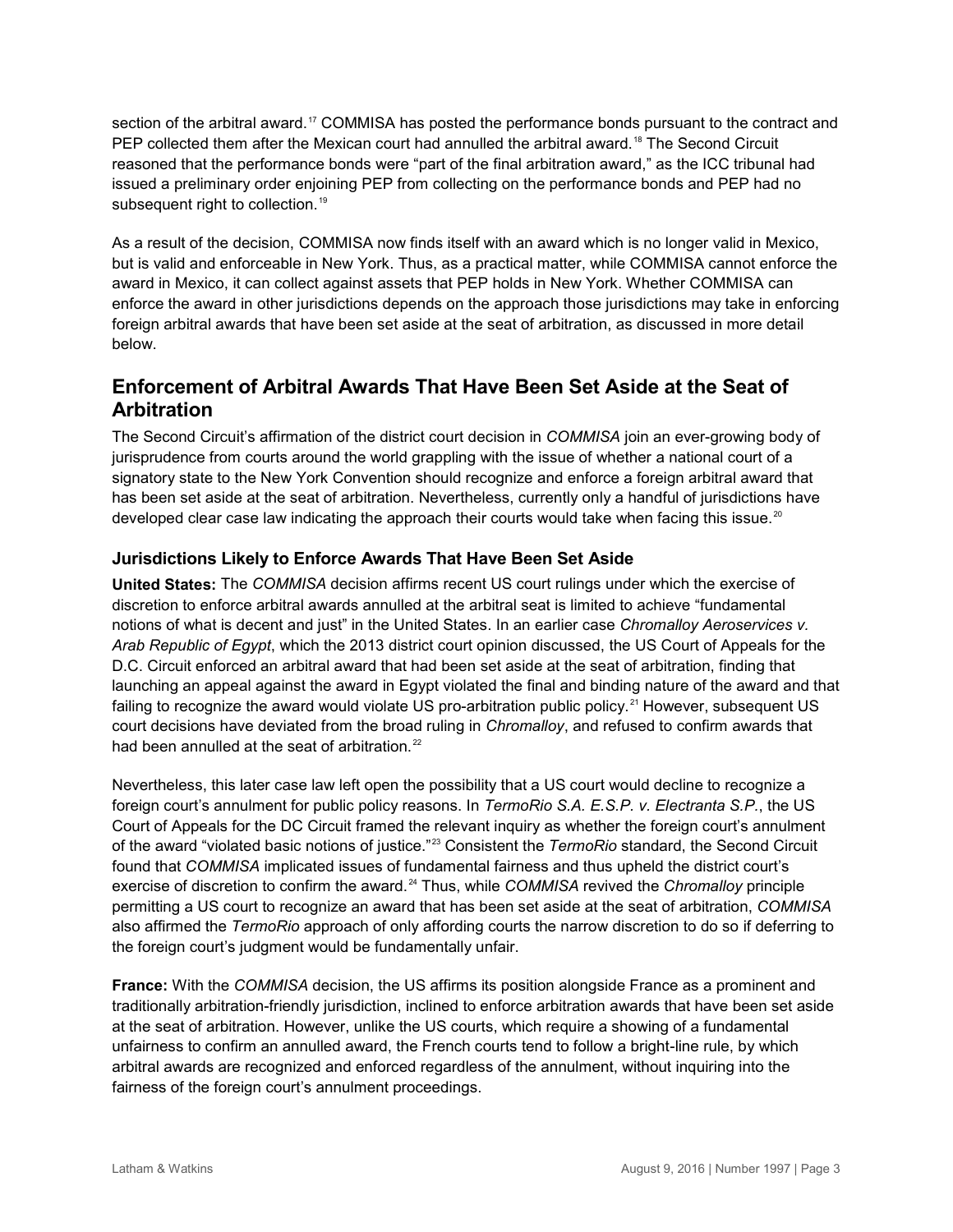In 2005, in the seminal case of *Société Hilmarton Ltd v Société OTV*, [25](#page-6-24) the French Court of Cassation confirmed an award which had been annulled at the seat of arbitration, ruling that arbitral awards were divorced from any national legal order, including that of the seat, and thus the award continued to exist despite the annulment.[26](#page-6-25) This principle was again reaffirmed in May 2012 by the Paris Court de Grande Instance in *Maximov v. NLMK*, [27](#page-6-26) which recognized an arbitral award rendered in Russia and subsequently set aside by a Russian court on the grounds that the dispute was not arbitrable. Without inquiring into the annulment proceedings themselves, the Court de Grande Instance concluded that the Russian court's annulment was not sufficient to refuse recognition of the award in France.

**The Netherlands:** Dutch courts have taken an approach similar to that of US courts, demonstrating an inclination to inquire into the fairness of the annulment of an arbitral award at the seat of arbitration before deciding whether to recognize the award or defer to the foreign court's decision. In 2009, in *Yukos Capital*  S.A.R.L. v. OAO Rosneft,<sup>[28](#page-6-27)</sup> the Amsterdam Court of Appeal upheld an award rendered in Russia as enforceable in the Netherlands, despite a Russian court's annulment of the award, finding that the annulment of the award was not the result of an impartial and independent judicial process. In September 2012, the Amsterdam Court of Appeal applied a similar approach in *Nikolai Vikorovich Maximov v. OJSC Novolipetski Metallurgichesky Kombinat*, [29](#page-6-28) which also involved an arbitral award rendered in Russia and subsequently set aside by the Russian courts. The Dutch court held that the Russian judgment annulling the award should be respected absent specific indications that the judgment was the result of an unfair trial. Additionally, the Dutch court ordered further hearings to determine the fairness of the annulment proceedings in Russia.

**Other Jurisdictions:** According to the 2012 ICC Guide to National Procedures for Recognition and Enforcement of Awards under the New York Convention, recognition and enforcement of awards that have been set aside at the seat of arbitration is also likely available in Austria, Brunei, Croatia, Denmark, Ireland, Lebanon, Luxembourg, Mexico, Panama, Poland, Spain and Turkey, although the courts of these states have yet to consider the issue.<sup>[30](#page-6-29)</sup>

#### **Jurisdictions Likely to Refuse to Enforce Awards That Have Been Set Aside**

Courts in other contracting parties to the New York Convention take the view that an arbitral award that has been set aside at the seat of arbitration cannot be recognized and enforced. England and Germany follow this approach. Hungary, India, Italy, Japan, Korea and Switzerland also likely follow this approach, although the courts of these states have yet to consider the issue.<sup>[31](#page-6-30)</sup>

Australia, while seeking to become a pro-arbitration jurisdiction, has recently deferred to an English court's decision to confirm an arbitral award rendered in London, but the approach the Australian court would take regarding an award that had been set aside abroad remains unclear.<sup>[32](#page-6-31)</sup> Similarly, Hong Kong has also taken a deferential approach to an arbitral award confirmed at the arbitral seat, China, despite the challenging party's allegation of bias of the tribunal, [33](#page-6-32) but the jurisdiction has yet to address the specific issue of an award set aside at the arbitral seat.

## **Key Take-Aways**

- The *COMMISA* decision reaffirmed the US approach articulated in *Baker Marine* and *TermoRio*, which permits courts the narrow discretion to recognize and enforce an arbitral award annulled at the arbitral seat only if deferring to the foreign court's annulment would be fundamentally unfair and offend public policy.
- The Dutch courts follow a similar approach, deferring to the foreign court's annulment absent specific evidence that the annulment had resulted from unfair proceedings.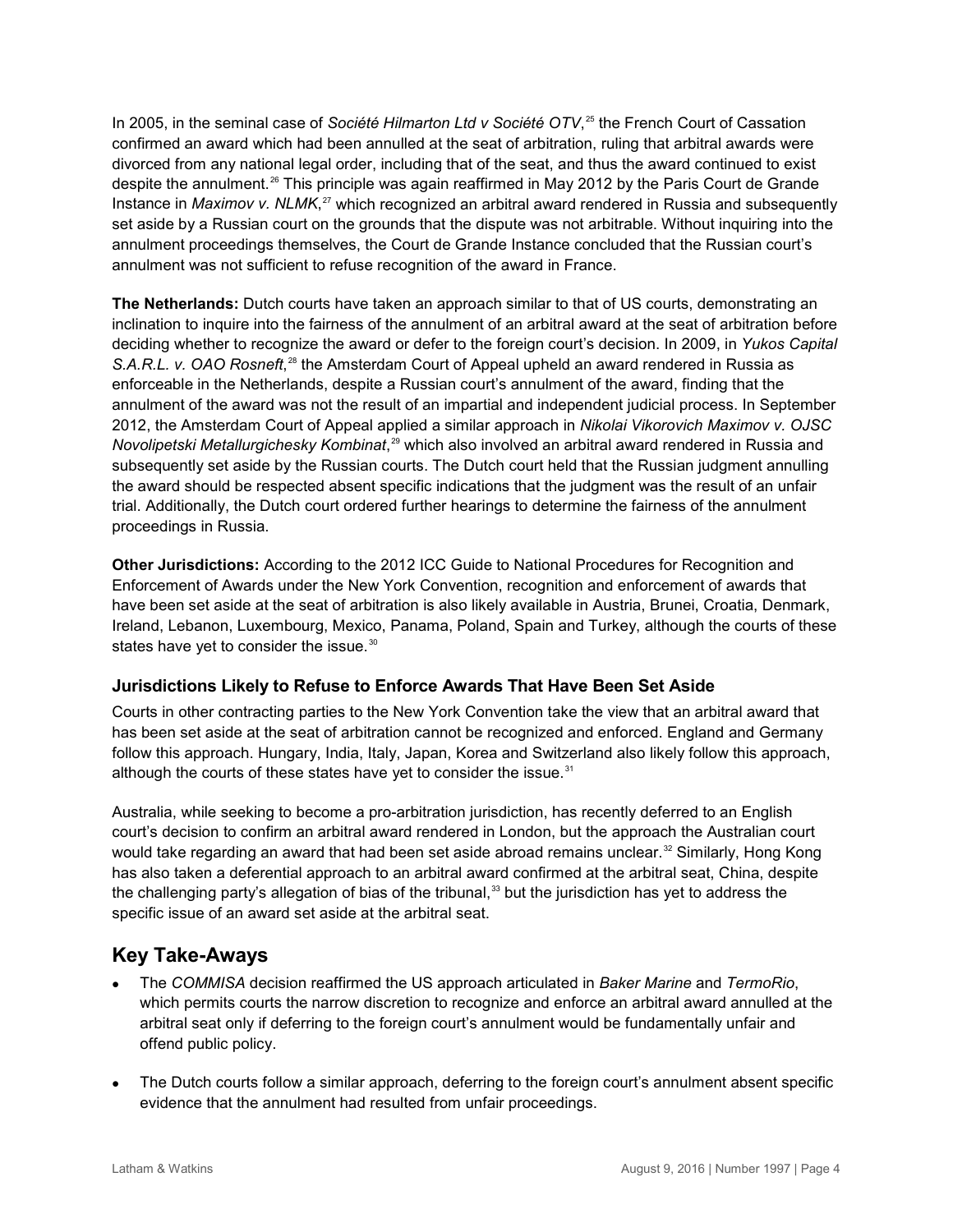- French courts demonstrate the most liberal approach to enforcement of foreign arbitral awards and are likely to recognize and enforce an award that has been set aside at the arbitral seat, without inquiring into the annulment proceedings at all.
- English and German courts, on the other hand, are likely to refuse to recognize and enforce an award that has been set aside at the seat of arbitration.
- In most other jurisdictions, courts have yet to provide guidance on how they would approach the specific issue.

# **Strategic Considerations**

- The annulment proceedings in Mexico in the *COMMISA* case underscore the importance of carefully selecting the seat of arbitration and opting for a jurisdiction whose local law and judiciary are likely to respect the finality of an arbitral award.
- US courts will likely confirm arbitral awards that have been set aside at the seat of arbitration only if deferring to the foreign court's annulment decision would result in fundamental unfairness. Thus, a party seeking to set aside an arbitral award at the arbitral seat is well-advised to do so because the US courts are likely to defer to the annulment decision absent a showing of fundamental unfairness and violation of public policy.
- A party wishing to enforce an award that has been set aside at the seat of arbitration should consider enforcing against its counterparty's assets in a jurisdiction likely to recognize the award despite the annulment, such as France, the Netherlands or the US.

Despite criticisms that the decision creates uncertainty and potential for forum-shopping, *COMMISA* is likely to signal a broader trend in international arbitration in which claimants pursue enforcement proceedings, notwithstanding an annulment decision at the arbitral seat. Further jurisprudence on this issue is thus likely to emerge in the near term in the US and around the globe.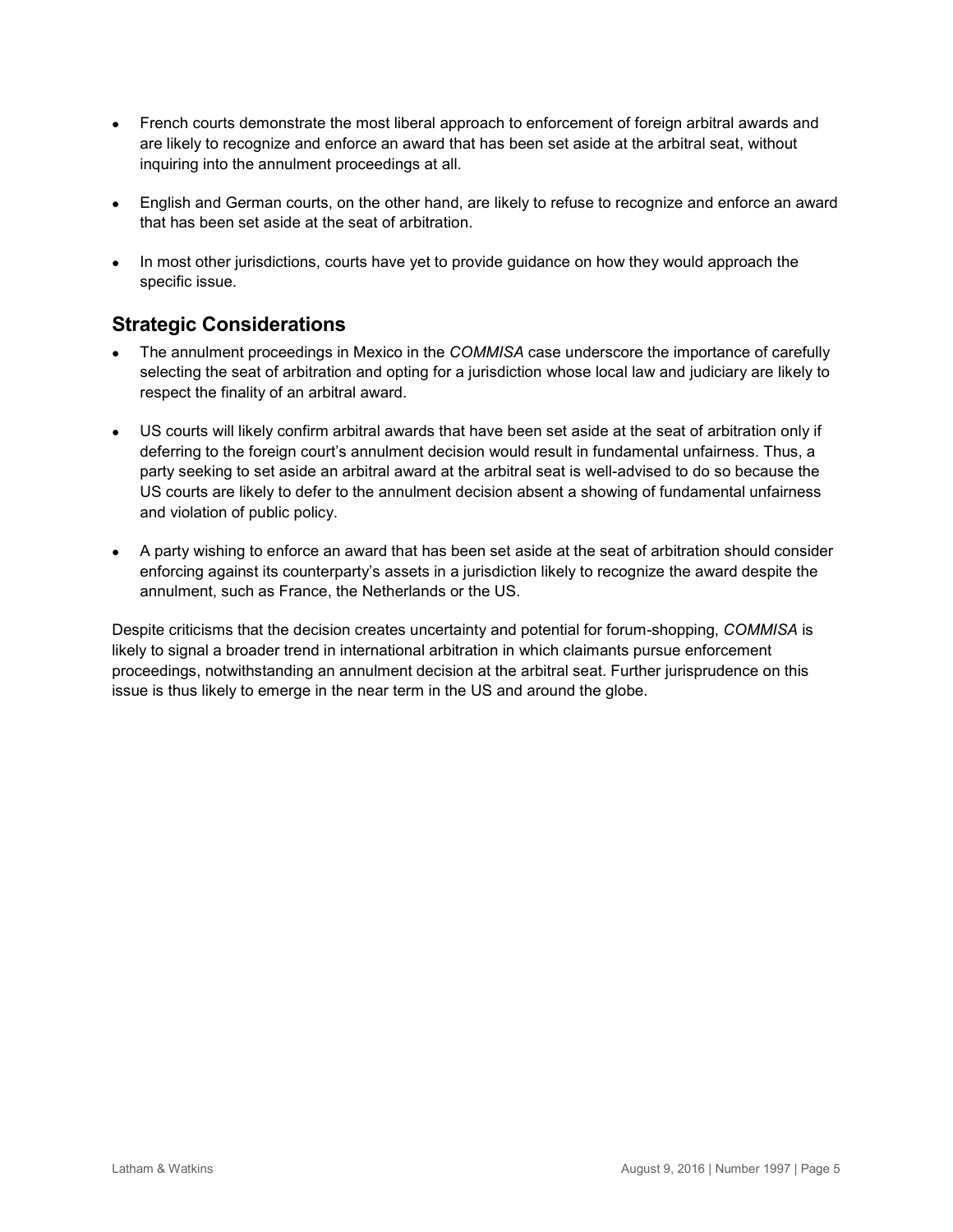If you have questions about this *Client Alert*, please contact one of the authors listed below or the Latham lawyer with whom you normally consult:

#### **[Claudia T. Salomon](https://www.lw.com/people/claudia-salomon)**

[claudia.salomon@lw.com](mailto:claudia.salomon@lw.com) +1.212.906.1230 New York

#### **[Lilia B. Vazova](https://www.lw.com/people/LiliaBVazova)**

[lilia.vazova@lw.com](mailto:lilia.vazova@lw.com) +1.212.906.1881 New York

**[Iris H. Xie](https://www.lw.com/people/hanyu-xie)** [iris.xie@lw.com](mailto:iris.xie@lw.com) +1.212.906.4530 New York

#### **You Might Also Be Interested In**

**[Looking Forward: Expedited Arbitration](http://www.latham.london/2016/07/looking-forward-expedited-arbitration/?utm_source=feedburner&utm_medium=feed&utm_campaign=Feed%3A+Lathamlondon+%28Latham.London%29)** 

**[International Arbitration Newsletter \(July 2016\)](https://www.lw.com/thoughtLeadership/lw-international-arbitration-newsletter-July-2016)**

**[Why Brexit Does Not Impact London's Standing as a Leading Arbitral Seat](http://www.latham.london/2016/06/why-brexit-does-not-impact-londons-standing-as-a-leading-arbitral-seat/?utm_source=feedburner&utm_medium=feed&utm_campaign=Feed%3A+Lathamlondon+%28Latham.London%29)**

**[The UK has voted to leave the EU: What now?](https://www.lw.com/thoughtLeadership/the-UK-has-voted-to-leave-the-EU-what-now)**

*Client Alert* is published by Latham & Watkins as a news reporting service to clients and other friends. The information contained in this publication should not be construed as legal advice. Should further analysis or explanation of the subject matter be required, please contact the lawyer with whom you normally consult. The invitation to contact is not a solicitation for legal work under the laws of any jurisdiction in which Latham lawyers are not authorized to practice. A complete list of Latham's *Client Alerts* can be found at [www.lw.com.](http://www.lw.com/) If you wish to update your contact details or customize the information you receive from Latham & Watkins, visit<http://events.lw.com/reaction/subscriptionpage.html> to subscribe to the firm's global client mailings program.

#### **Endnotes**

 $\overline{a}$ 

<sup>1</sup> *Corporacion Mexicana De Mantenimiento Integral, S. De R.L. De C.V. v. Pemex-Exploracion Y Produccion*, Docket No. 13- 4022, 2016 WL 4087215 (2d Cir. Aug. 2, 2016) (hereinafter COMMISA).

<sup>2</sup> COMMISA at \*3.

<sup>&</sup>lt;sup>3</sup> See id.

<sup>4</sup> 330 UNTS 38; 21 UST 2517; 7 ILM 1046 (1968).

<sup>5</sup> New York Convention, Art. II.

<sup>&</sup>lt;sup>6</sup> 1438 U.N.T.S. 245. The Panama Convention, to which Mexico is a signatory, applies to members of the Organization of American States.